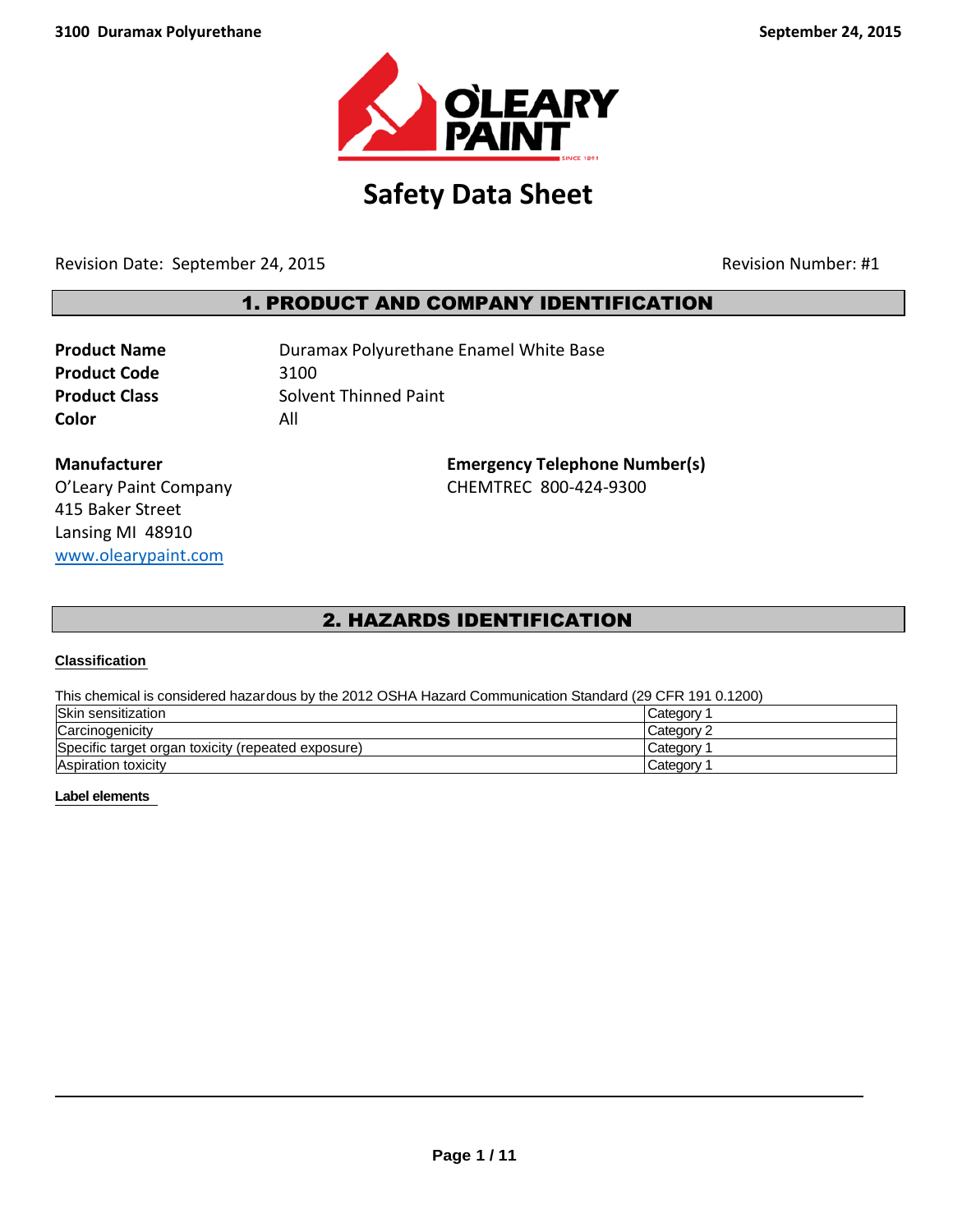#### **Danger**

#### **Hazard statements**



**Appearance** liquid **Odor** little or no odor

#### **Precautionary Statements - Prevention**

Obtain special instructions before use Do not handle until all safety precautions have been read and understood Use personal protective equipment as required Contaminated work clothing should not be allowed out of the workplace Wear protective gloves Do not breathe dust/fume/mist/vapors/spray Wash face, hands and any exposed skin thoroughly after handling Do not eat, drink or smoke when using this product

#### **Precautionary Statements - Response**

If exposed or concerned get medical attention **Skin** If on skin wash with plenty of soap and water If skin irritation or rash occurs get medical attention Wash contaminated clothing before reuse **Ingestion** If swallowed immediately call a POISON CENTER or physician Do NOT induce vomiting

#### **Precautionary Statements - Storage**

Store locked up

#### **Precautionary Statements - Disposal**

Dispose of contents/container to an approved waste disposal plant

#### **Hazards not otherwise classified (HNOC)**

Not Applicable

### **Other information**

No information available

#### **Other Hazards**

Rags, steel wool or waste soaked with this product may spontaneously catch fire if improperly discarded.

## 3. COMPOSITION/INFORMATION ON INGREDIENTS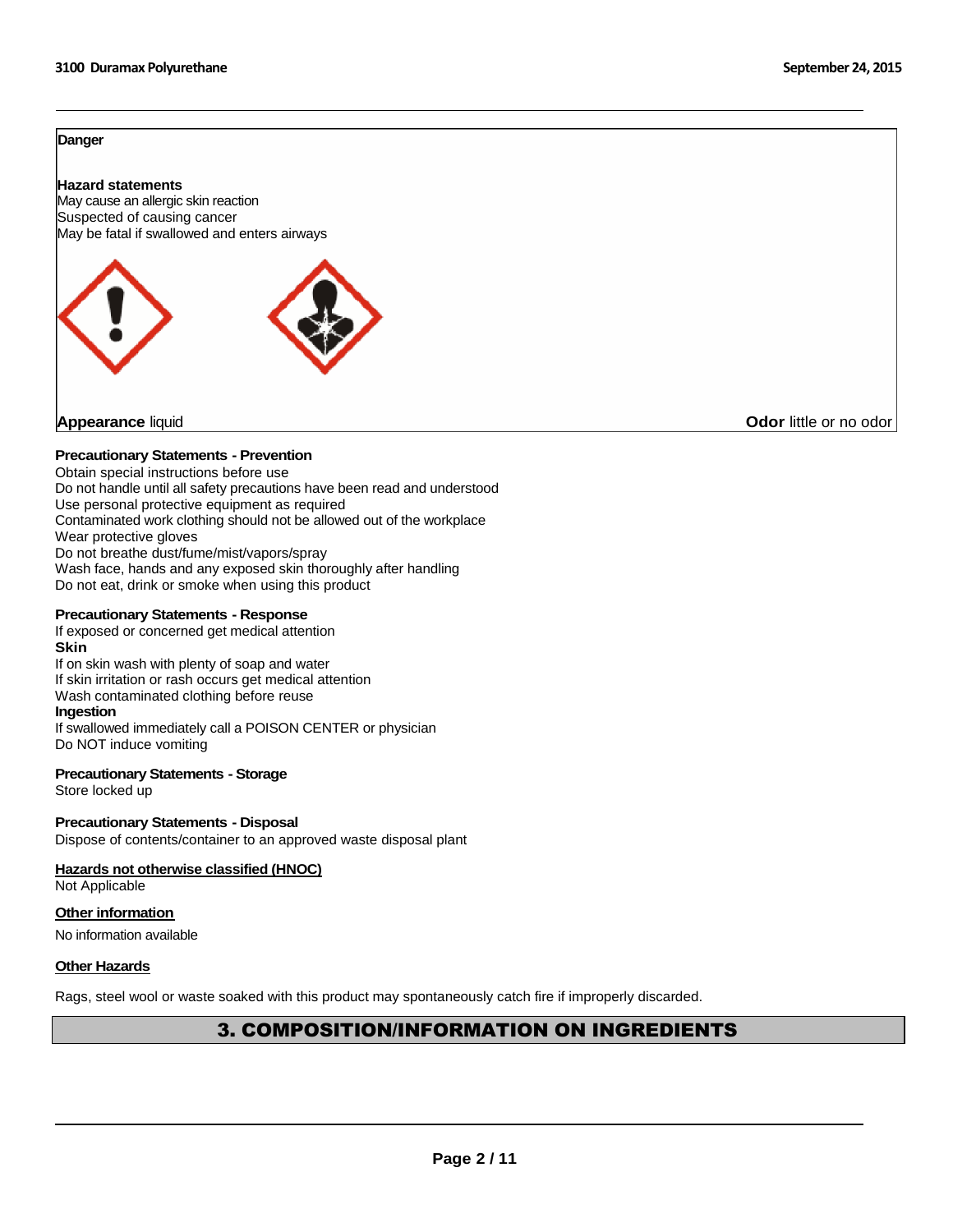| <b>Chemical Name</b>                       | <b>CAS-No</b> | Weight % (max) |
|--------------------------------------------|---------------|----------------|
| Stoddard solvent                           | 8052-41-3     | 40             |
| Titanium dioxide                           | 13463-67-7    | 25             |
| Limestone                                  | 1317-65-3     |                |
| Distillates, petroleum, hydrotreated light | 64742-47-8    |                |
| Ethyl benzene                              | $100-41 - 4$  | 0.5            |
| Methyl ethyl ketoxime                      | 96-29-7       | 0.5            |
| Cobalt bis(2-ethylhexanoate)               | 136-52-7      | 0.5            |

## 4. FIRST AID MEASURES

| <b>General Advice</b>                                     | If symptoms persist, call a physician. Show this safety data sheet to the doctor in<br>attendance.                                                                                                                      |
|-----------------------------------------------------------|-------------------------------------------------------------------------------------------------------------------------------------------------------------------------------------------------------------------------|
| <b>Eye Contact</b>                                        | Immediately flush with plenty of water. After initial flushing, remove any contact<br>lenses and continue flushing for at least 15 minutes. Keep eye wide open while<br>rinsing. If symptoms persist, call a physician. |
| <b>Skin Contact</b>                                       | Wash off immediately with soap and plenty of water removing all contaminated<br>clothes and shoes. If skin irritation persists, call a physician.                                                                       |
| <b>Inhalation</b>                                         | Move to fresh air. If symptoms persist, call a physician.<br>If not breathing, give artificial respiration. Call a physician immediately                                                                                |
| Ingestion                                                 | Clean mouth with water and afterwards drink plenty of water. Do not induce vomiting<br>without medical advice. Never give anything by mouth to an unconscious person.<br>Consult a physician.                           |
| <b>Protection Of First-Aiders</b>                         | Use personal protective equipment                                                                                                                                                                                       |
| Most Important Symptoms/Effects No information available. |                                                                                                                                                                                                                         |
| <b>Notes To Physician</b>                                 | Treat symptomatically                                                                                                                                                                                                   |

## 5. FIRE-FIGHTING MEASURES

| <b>Suitable Extinguishing Media</b>                          | Foam, dry powder or water. Use extinguishing measures<br>that are appropriate to local circumstances and the<br>surrounding environment.                                                                                                               |
|--------------------------------------------------------------|--------------------------------------------------------------------------------------------------------------------------------------------------------------------------------------------------------------------------------------------------------|
| <b>Protective Equipment And Precautions For Firefighters</b> | As in any fire, wear self-contained breathing apparatus<br>pressure-demand, MSHA/N IOSH (approved or equivalent)<br>and full protective gear.                                                                                                          |
| <b>Specific Hazards Arising From The Chemical</b>            | Combustible material. Closed containers may rupture if<br>exposed to fire or extreme heat. Keep product and empty<br>container away from heat and sources of ignition. Thermal<br>decomposition can lead to release of irritating gases and<br>vapors. |
| <b>Sensitivity To Mechanical Impact</b>                      | No.                                                                                                                                                                                                                                                    |
| <b>Sensitivity To Static Discharge</b>                       | Yes                                                                                                                                                                                                                                                    |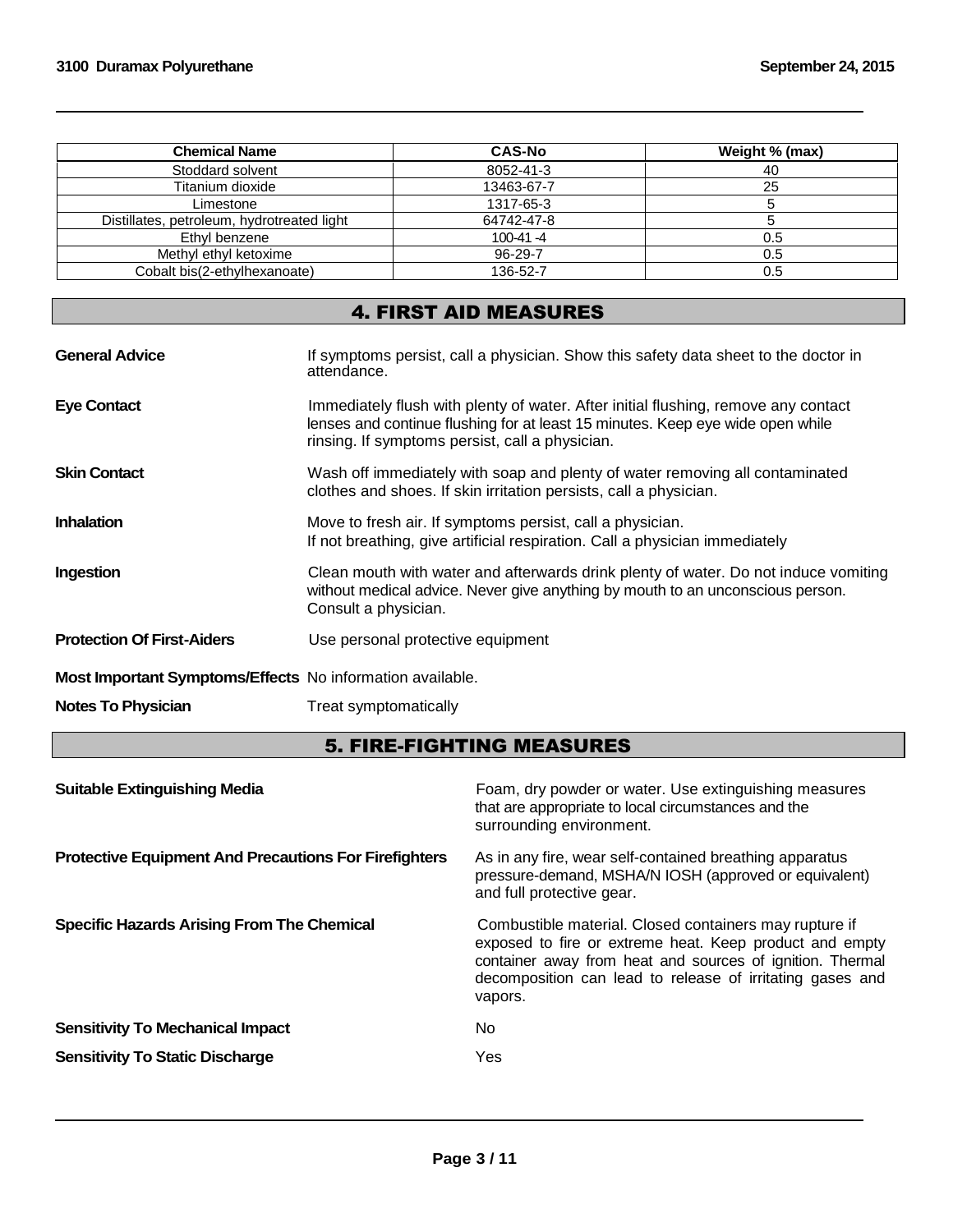| <b>Flash Point Data</b>                 | Flash Point (°F)<br>Flash Point (°C)<br><b>Flash Point Method</b>                                 |                        | 102<br>39<br><b>PMCC</b>       |            |
|-----------------------------------------|---------------------------------------------------------------------------------------------------|------------------------|--------------------------------|------------|
|                                         | <b>Flammability Limits In Air</b><br><b>Lower Explosion Limit</b><br><b>Upper Explosion Limit</b> |                        | Not available<br>Not available |            |
| <b>NFPA</b>                             | Health: 1                                                                                         | <b>Flammability: 2</b> | <b>Instability: 0</b>          | Special: - |
| <b>NFPA Legend</b><br>0 - Not Hazardous |                                                                                                   |                        |                                |            |

1 - Slightly

2 - Moderate

- 3 High
- 4 Severe

*The ratings assigned are only suggested ratings, the contractor/employer has ultimate responsibilities for NFPA ratings where this system is used.*

*Additional information regarding the NFPA rating system is available from the National Fire Protection Agency (NFPA) at [www.nfpa.org](http://www.nfpa.org/).*

### 6. ACCIDENTAL RELEASE MEASURES

**Personal Precautions** Use personal protective equipment. Remove all sources of ignition.

**Other Information** Prevent further leakage or spillage if safe to do so. Do not allow material to contaminate ground water system. Prevent product from entering drains. Do not flush into surface water or sanitary sewer system. Local authorities should be advised if significant spillages cannot be contained.

#### **Methods For Clean-Up** Dam up. Soak up with inert absorbent material. Pick up and transfer to properly labeled containers. Clean contaminated surface thoroughly.

### 7. HANDLING AND STORAGE

| <b>Handling</b>               | Use only in area provided with appropriate exhaust ventilation. Do not breathe<br>vapors or spray mist. Wear personal protective equipment. Take precautionary<br>measures against static discharges. To avoid ignition of vapors by static electricity<br>discharge, all metal parts of the equipment must be grounded. Keep away from open<br>flames, hot surfaces and sources of ignition. |
|-------------------------------|-----------------------------------------------------------------------------------------------------------------------------------------------------------------------------------------------------------------------------------------------------------------------------------------------------------------------------------------------------------------------------------------------|
| <b>Storage</b>                | Keep containers tightly closed in a dry, cool and well-ventilated place. Keep away<br>from heat. Keep in properly labeled containers.                                                                                                                                                                                                                                                         |
|                               | <b>DANGER</b> - Rags, steel wool or waste soaked with this product may spontaneously<br>catch fire if improperly discarded. Immediately after use, place rags, steel wool or<br>waste in a sealed water-filled metal container.                                                                                                                                                               |
| <b>Incompatible Materials</b> | No information available                                                                                                                                                                                                                                                                                                                                                                      |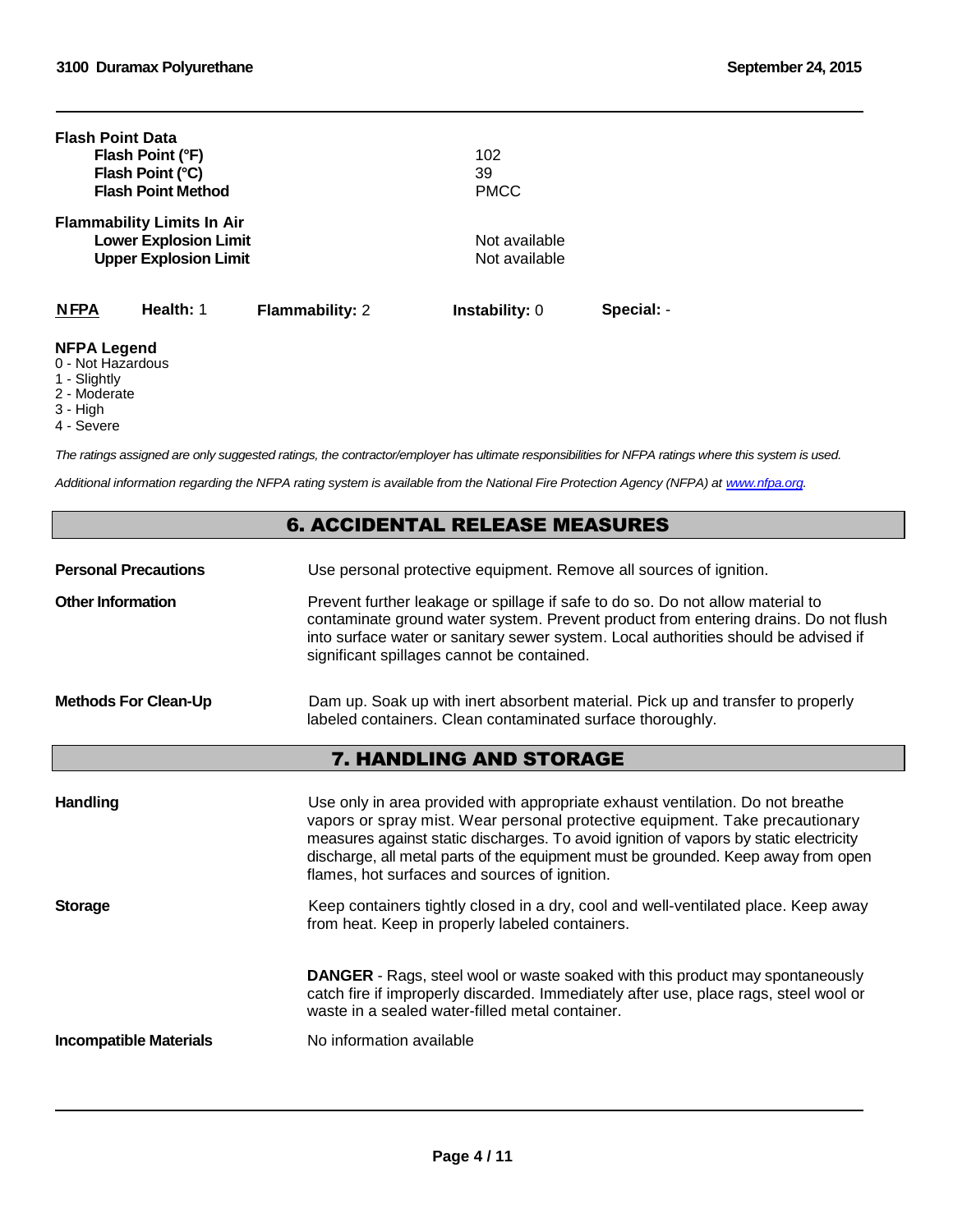## 8. EXPOSURE CONTROLS / PERSONAL PROTECTION

### **Exposure Limits**

| <b>Chemical Name</b>                          | <b>ACGIH</b>               | <b>OSHA</b>                                                  |
|-----------------------------------------------|----------------------------|--------------------------------------------------------------|
| Stoddard solvent                              | 100 ppm - TWA              | 2900 mg/m <sup>3</sup> - TWA<br>500 ppm - TWA                |
| Limestone                                     | 2 mg/m <sup>3</sup> - TWA  | 15 mg/m <sup>3</sup> - TWA total<br>$5 \text{ mg/m}^3$ - TWA |
| Titanium dioxide                              | 10 mg/m <sup>3</sup> - TWA | 15 mg/m <sup>3</sup> - TWA total                             |
| Distillates, petroleum,<br>hydrotreated light | N/E                        | N/E                                                          |
| Ethyl benzene                                 | 20 ppm - TWA               | 100 ppm - $TWA$<br>435 mg/m <sup>3</sup> - TWA               |
| Methyl ethyl ketoxime                         | N/E                        | N/E                                                          |
| Cobalt bis(2-ethylhexanoate)                  | N/E                        | N/E                                                          |

### **Legend**

ACGIH - American Conference of Governmental Industrial Hygienists Exposure Limits OSHA - Occupational Safety & Health Administration Exposure Limits N/E - Not Established

**Engineering Measures** Ensure adequate ventilation, especially in confined areas.

| <b>Personal Protective Equipment</b>                 |                                                                                                                                                                                                                                                                                                                              |
|------------------------------------------------------|------------------------------------------------------------------------------------------------------------------------------------------------------------------------------------------------------------------------------------------------------------------------------------------------------------------------------|
| <b>Eye/Face Protection</b><br><b>Skin Protection</b> | Safety glasses with side-shields.                                                                                                                                                                                                                                                                                            |
|                                                      | Long sleeved clothing. Protective gloves.                                                                                                                                                                                                                                                                                    |
| <b>Respiratory Protection</b>                        | In operations where exposure limits are exceeded, use a NIOSH approved respirator<br>that has been selected by a technically qualified person for the specific work<br>conditions. When spraying the product or applying in confined areas, wear a NIOSH<br>approved respirator specified for paint spray or organic vapors. |
| <b>Hygiene Measures</b>                              | Avoid contact with skin, eyes and clothing. Remove and wash contaminated clothing<br>before re-use. Wash thoroughly after handling. When using do not eat, drink or<br>smoke.                                                                                                                                                |

## 9. PHYSICAL AND CHEMICAL PROPERTIES

| liquid<br>little or no odor |
|-----------------------------|
| No information available    |
| $7.70 - 8.00$               |
| $0.92 - 0.97$               |
| No information available    |
| No information available    |
| No information available    |
| No information available    |
| No information available    |
| No information available    |
| No information available    |
|                             |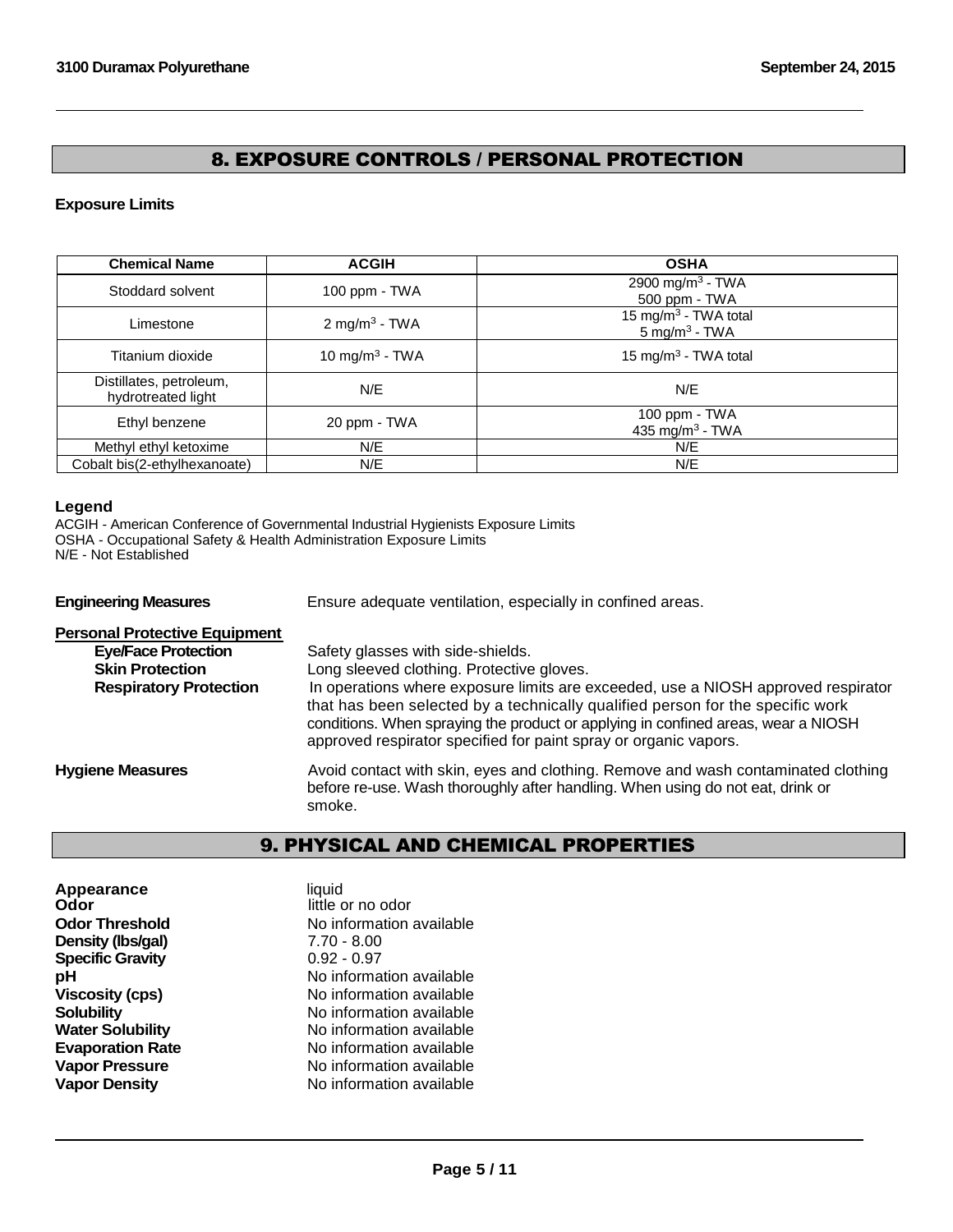| <b>9. PHYSICAL AND CHEMICAL PROPERTIES</b>                     |                           |  |
|----------------------------------------------------------------|---------------------------|--|
| Wt. % Solids                                                   | $55 - 65$                 |  |
| Vol. % Solids                                                  | $45 - 55$                 |  |
| Wt. % Volatiles                                                | $35 - 45$                 |  |
| Vol. % Volatiles                                               | $45 - 55$                 |  |
| <b>VOC Regulatory Limit (g/L)</b>                              | < 430                     |  |
| Boiling Point (°F)                                             | 315                       |  |
| Boiling Point (°C)                                             | 157                       |  |
| <b>Freezing Point (°F)</b>                                     | 32                        |  |
| Freezing Point (°C)                                            | 0                         |  |
| Flash Point (°F)                                               | 102                       |  |
| Flash Point (°C)                                               | 39                        |  |
| <b>Flash Point Method</b>                                      | <b>PMCC</b>               |  |
| <b>Flammability (solid, gas)</b>                               | Not available             |  |
| <b>Upper Explosion Limit</b>                                   | Not available             |  |
| <b>Lower Explosion Limit</b>                                   | Not available             |  |
| <b>Autoignition Temperature (°F)</b>                           | No information available  |  |
| <b>Autoignition Temperature (°C)</b>                           | No information available  |  |
| <b>Decomposition Temperature (°F)</b> No information available |                           |  |
| <b>Decomposition Temperature (°C)</b> No information available |                           |  |
| <b>Partition Coefficient (n-</b><br>octanol/water)             | No information available. |  |

## 10. STABILITY AND REACTIVITY

| <b>Reactivity</b>                         | Not Applicable                                                                           |
|-------------------------------------------|------------------------------------------------------------------------------------------|
| <b>Chemical Stability</b>                 | Stable under normal conditions. Hazardous polymerisation<br>does not occur.              |
| <b>Conditions To Avoid</b>                | Keep away from open flames, hot surfaces, static electricity<br>and sources of ignition. |
| <b>Incompatible Materials</b>             | Incompatible with strong acids and bases and strong<br>oxidizing agents.                 |
| <b>Hazardous Decomposition Products</b>   | Thermal decomposition can lead to release of irritating<br>gases and vapors.             |
| <b>Possibility Of Hazardous Reactions</b> | None under normal conditions of use.                                                     |

## 11. TOXICOLOGICAL INFORMATION

#### **Information on likely routes of exposure**

### **Product**

Repeated or prolonged exposure to organic solvents may lead to permanent brain and nervous system damage. Intentional misuse by deliberately concentrating and inhaling vapors may be harmful or fatal.

| <b>Inhalation</b> | No information available |
|-------------------|--------------------------|
| Eye contact       | No information available |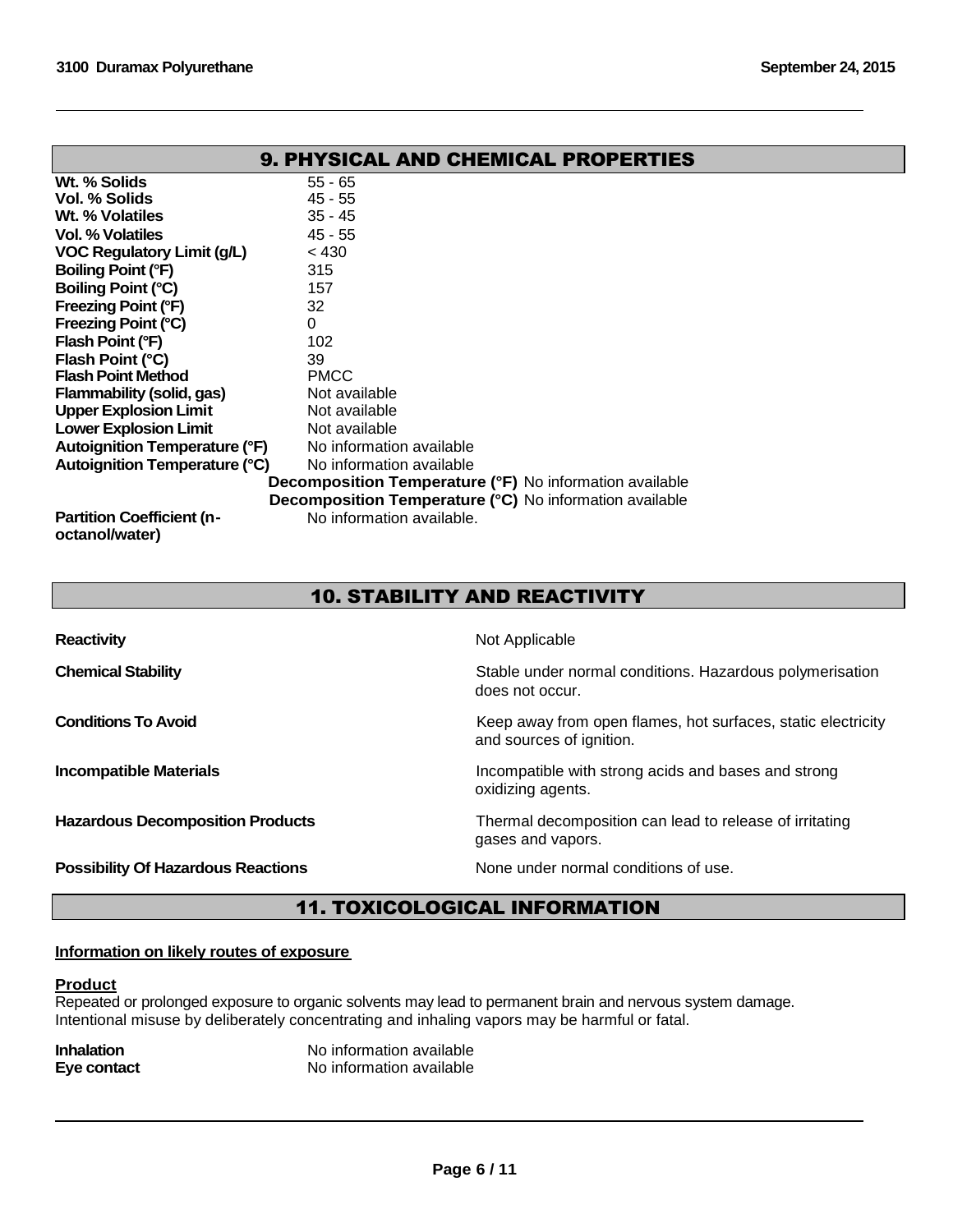| <b>Skin contact</b><br>Ingestion                                                                                                                           | No information available<br>No information available                                        |  |  |
|------------------------------------------------------------------------------------------------------------------------------------------------------------|---------------------------------------------------------------------------------------------|--|--|
| <b>Acute Toxicity</b><br>No information available<br><b>Product</b>                                                                                        |                                                                                             |  |  |
| Information on toxicological effects                                                                                                                       |                                                                                             |  |  |
| <b>Symptoms</b>                                                                                                                                            | No information available                                                                    |  |  |
|                                                                                                                                                            | Delayed and immediate effects as well as chronic effects from short and long -term exposure |  |  |
| Sensitization:<br><b>Mutagenic Effects</b><br><b>Reproductive Effects</b>                                                                                  | Not available<br>Not available<br>No information available                                  |  |  |
| <b>Numerical measures of toxicity</b>                                                                                                                      |                                                                                             |  |  |
|                                                                                                                                                            | The following values are calculated based on chapter 3.1 of the GHS document                |  |  |
| <b>ATEmix (oral)</b><br><b>ATEmix (dermal)</b>                                                                                                             | 163529 mg/kg<br>65412 mg/kg                                                                 |  |  |
| <b>Acute Toxicity</b><br><b>Component</b>                                                                                                                  |                                                                                             |  |  |
| Stoddard solvent<br>LD50 Oral: > 5000 mg/kg (Rat)<br>LD50 Dermal: > 3160 mg/kg (Rabbit)<br>LC50 Inhalation (Vapor): $> 6.1$ mg/L (Rat)                     |                                                                                             |  |  |
| Distillates, petroleum, hydrotreated light<br>LD50 Oral: > 5000 mg/kg (Rat)<br>LD50 Dermal: > 3000 mg/kg (Rabbit)                                          |                                                                                             |  |  |
| <b>Ethyl benzene</b><br>LD50 Oral: 3500 mg/kg (Rat)<br>LD50 Dermal: > 5000 mg/kg (Rabbit)<br>LC50 Inhalation (Vapor): 55000 mg/m <sup>3</sup> (Rat, 2 hr.) |                                                                                             |  |  |
| Methyl ethyl ketoxime<br>LD50 Oral: 930 mg/kg (Rat)<br>LD50 Dermal: 200 mg/kg (Rabbit)<br>LC50 Inhalation (Vapor): > 4.8 mg/L (Rat)                        |                                                                                             |  |  |
| Titanium dioxide<br>LD50 Oral: >10000 mg/kg (Rat)<br>LD50 Dermal: $>10000$ mg/m <sup>3</sup> (Rabbit)<br>LC50 Inhalation (Dust): >6.82 mg/L (Rat, 4hr.)    |                                                                                             |  |  |
|                                                                                                                                                            |                                                                                             |  |  |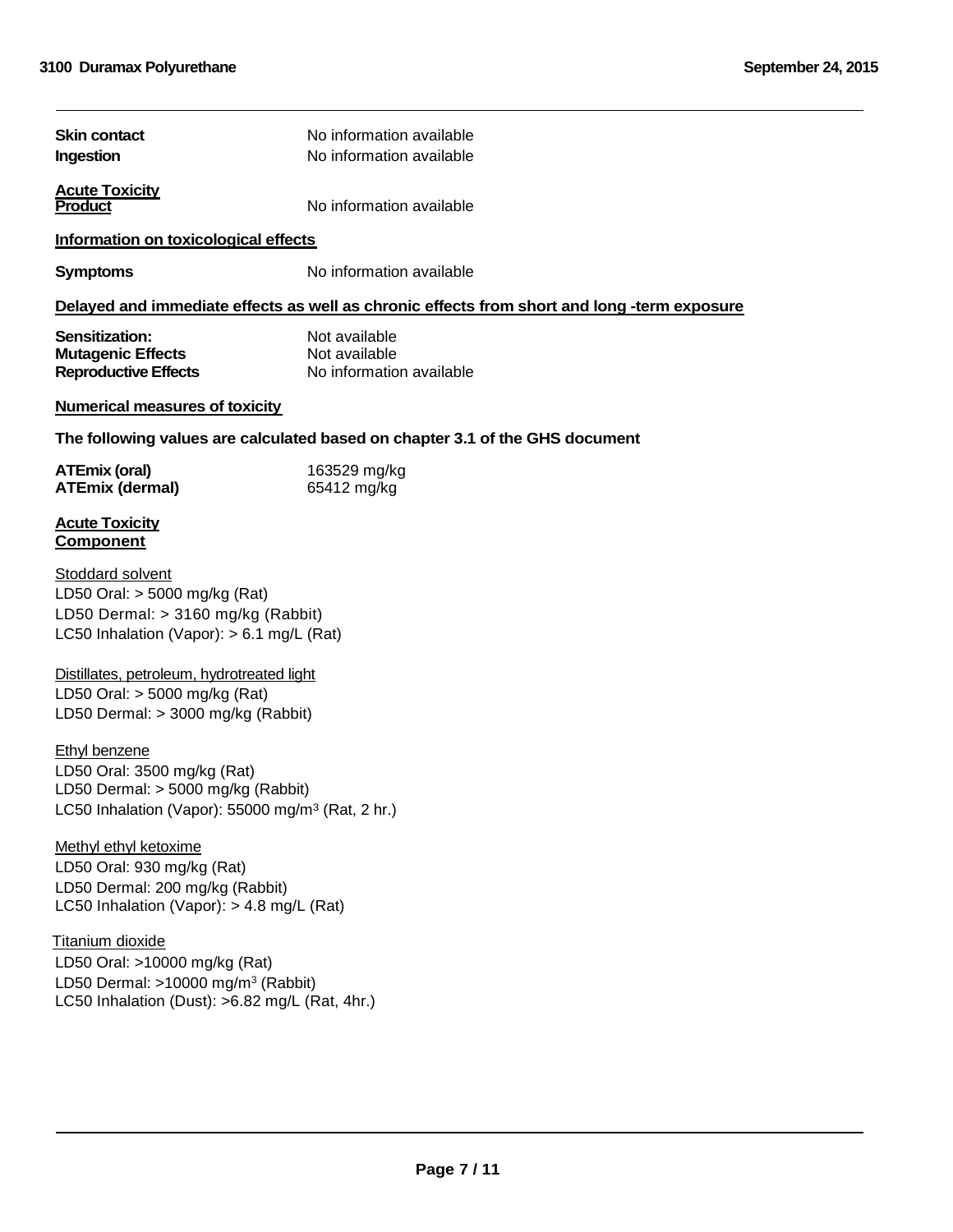#### **Carcinogenicity**

*The information below indicates whether each agency has listed any ingredient as a carcinogen:*

| <b>Chemical Name</b>         | <b>IARC</b>         | <b>NTP</b> | <b>OSHA Carcinogen</b> |
|------------------------------|---------------------|------------|------------------------|
|                              | 2B - Possible Human |            | Listed                 |
| Ethyl benzene                | Carcinogen          |            |                        |
|                              | 2B - Possible Human |            |                        |
| Cobalt bis(2-ethylhexanoate) | Carcinogen          |            |                        |
|                              | 2B - Possible Human |            | Listed                 |
| Titanium dioxide             | Carcinogen          |            |                        |

- Although IARC has classified titanium dioxide as possibly carcinogenic to humans (2B), their summary concludes: "No significant exposure to titanium dioxide is thought to occur during the use of products in which titanium dioxide is bound to other materials, such as paint."
- Cobalt and cobalt compounds are listed as possible human carcinogens by IARC (2B). However, there is inadequate evidence of the carcinogenicity of cobalt and cobalt compounds in humans.

#### **Legend**

IARC - International Agency for Research on Cancer NTP - National Toxicity Program OSHA - Occupational Safety & Health Administration

## 12. ECOLOGICAL INFORMATION

### **Ecotoxicity Effects**

#### **Product**

### **Acute Toxicity to Fish**

No information available

#### **Acute Toxicity to Aquatic Invertebrates**

No information available

#### **Acute Toxicity to Aquatic Plants**

No information available

#### **Persistence / Degradability**

No information available

#### **Bioaccumulation / Accumulation**

No information available

#### **Mobility in Environmental Media**

No information available

#### **Ozone**

No information available

### **Component**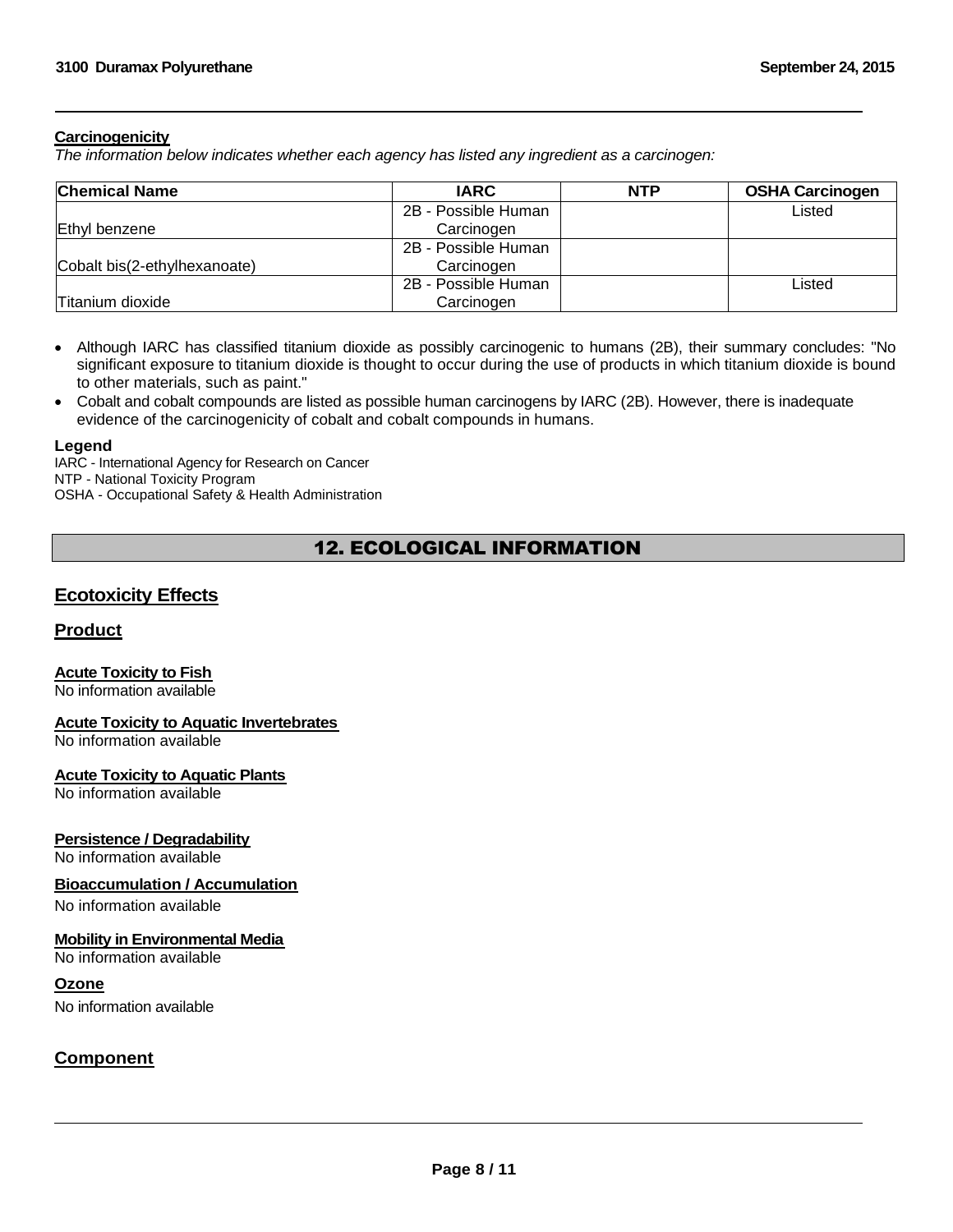#### **Acute Toxicity to Fish**

Ethyl benzene LC50: 12.1 mg/L (Fathead Minnow - 96 hr.)

Methyl ethyl ketoxime LC50: 48 mg/L (Bluegill sunfish - 96 hr.)

### **Acute Toxicity to Aquatic Invertebrates**

Ethyl benzene EC50: 1.8 mg/L (Daphnia magna - 48 hr.)

Methyl ethyl ketoxime EC50: 750 mg/L (Daphnia magna - 48 hr.)

#### **Acute Toxicity to Aquatic Plants**

Ethyl benzene EC50: 4.6 mg/L (Green algae (Scenedesmus subspicatus), 72 hrs.)

## 13. DISPOSAL CONSIDERATIONS

| <b>Waste Disposal Method</b>   | Dispose of in accordance with federal, state, provincial, and local regulations. Local<br>requirements may vary, consult your sanitation department or state-designated<br>environmental protection agency for more disposal options. |
|--------------------------------|---------------------------------------------------------------------------------------------------------------------------------------------------------------------------------------------------------------------------------------|
| <b>Empty Container Warning</b> | Emptied containers may retain product residue. Follow label warnings even after<br>container is emptied. Residual vapors may explode on ignition.                                                                                     |

## 14. TRANSPORT INFORMATION

### **DOT**

| <b>Proper Shipping Name</b><br><b>Hazard Class</b> | Paint<br>З |
|----------------------------------------------------|------------|
| UN-No                                              | UN1263     |
| <b>Packing Group</b>                               | Ш          |

In the US this material may be reclassified as a Combustible Liquid and is not regulated in containers of less than 119 gallons (450 liters) via surface transportation (refer to 49CFR1 73.120(b)(2) for further information).

| <b>ICAO/IATA</b> | Contact the preparer for further information. |
|------------------|-----------------------------------------------|
| IMDG / IMO       | Contact the preparer for further information. |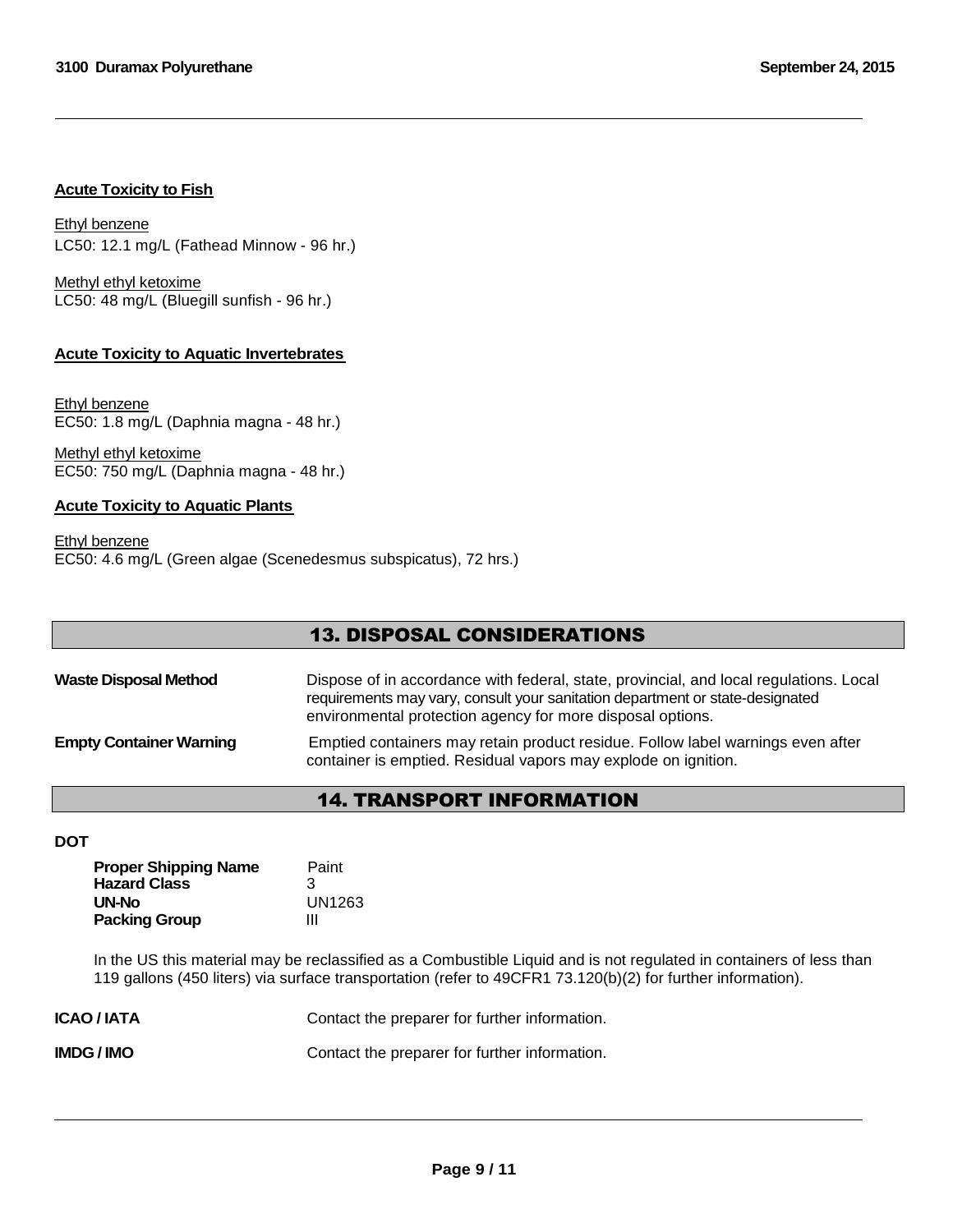## 15. REGULATORY INFORMATION

## **International Inventories**

| <b>United States TSCA</b> | Yes - All components are listed or exempt. |
|---------------------------|--------------------------------------------|
| <b>Canada DSL</b>         | Yes - All components are listed or exempt. |

### **Federal Regulations**

#### **SARA 311/312 hazardous categorization**

| Acute Health Hazard               | Yes |
|-----------------------------------|-----|
| Chronic Health Hazard             | Yes |
| Fire Hazard                       | Yes |
| Sudden Release of Pressure Hazard | N٥  |
| Reactive Hazard                   | N٥  |

#### **SARA 313**

Section 313 of Title III of the Superfund Amendments and Reauthorization Act of 1986 (SARA). This product contains a chemical or chemicals which are subject to the reporting requirements of the Act and Title 40 of the Code of Federal Regulations, Part 372:

| <b>Chemical Name CAS-No</b> |          | Weight % (max) |
|-----------------------------|----------|----------------|
| Ethyl benzene               | 100-41-4 |                |

#### **Clean Air Act, Section 112 Hazardous Air Pollutants (HAPs) (see 40 CFR 61)**

This product contains the following HAPs:

| <b>Chemical Name</b>         | <b>CAS-No</b> | Weight % (max) |
|------------------------------|---------------|----------------|
| Ethyl benzene                | 100-41-4      | 0.5            |
| Cobalt bis(2-ethylhexanoate) | 136-52-7      | 0.5            |

## **State Regulations**

#### **California Proposition 65**

*This product may contain small amounts of materials known to the state of California to cause cancer or reproductive harm.*

#### **State Right-to-Know**

| <b>Chemical Name</b>         | Massachusetts | <b>New Jersey</b> | <b>Pennsylvania</b> |
|------------------------------|---------------|-------------------|---------------------|
| Stoddard solvent             |               |                   |                     |
| Ethyl benzene                |               |                   |                     |
| Cobalt bis(2-ethylhexanoate) |               |                   |                     |
| Titanium dioxide             |               |                   |                     |